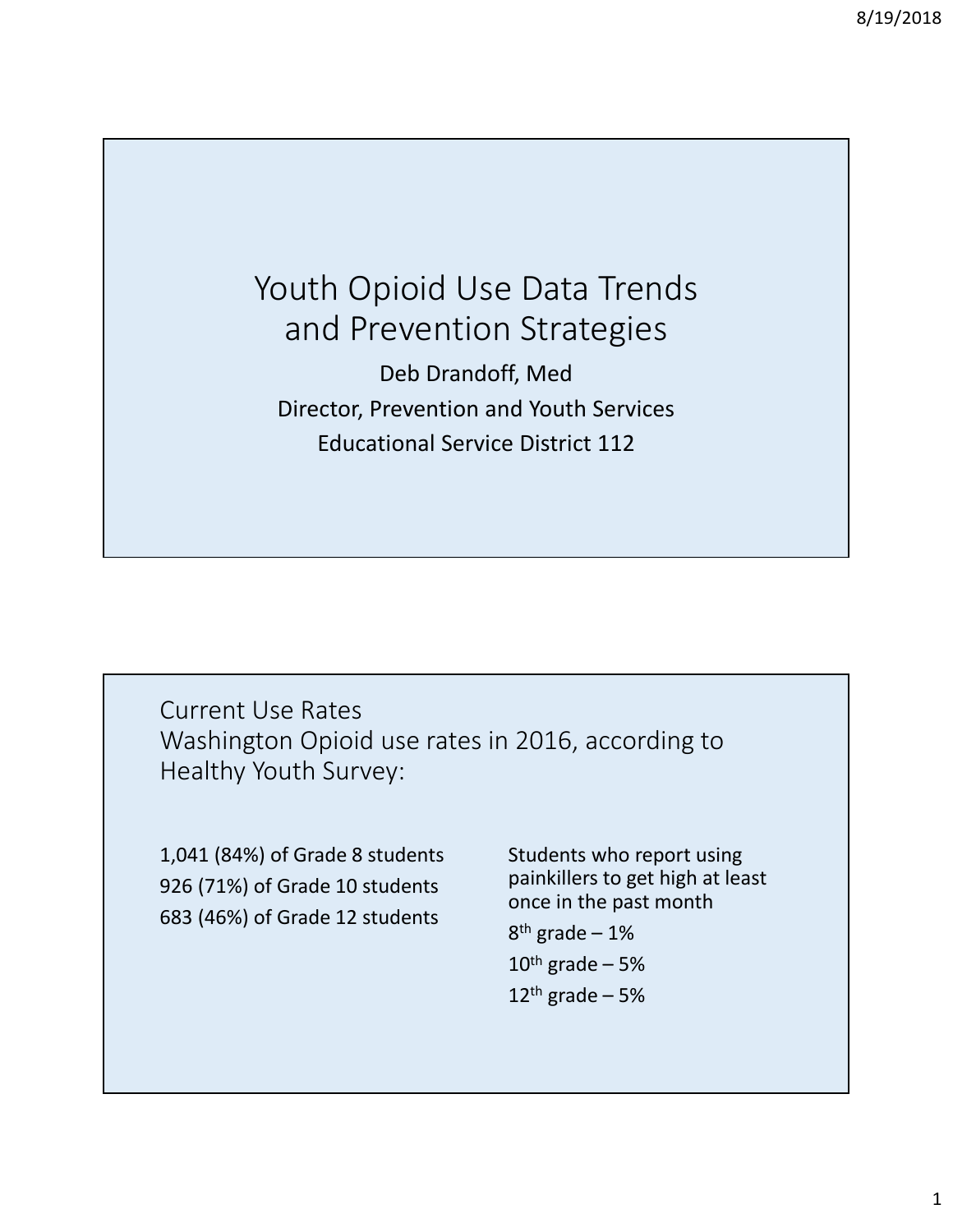## HYS 2016 Cowlitz County 10<sup>th</sup> grade

| Alcohol use by:                           | Cigarette use by:                         |
|-------------------------------------------|-------------------------------------------|
| Students who do not report opioid use-17% | Students who do not report opioid use-5%  |
| Student who report opioid use - 79%       | Student who report opioid use - 53%       |
|                                           |                                           |
| Marijuana use by:                         | Vaping use by:                            |
| Students who do not report opioid use-14% | Students who do not report opioid use-11% |
|                                           |                                           |
| Student who report opioid use - 77%       | Student who report opioid use - 54%       |

## HYS 2016 Cowlitz County 10<sup>th</sup> grade

| Earned mostly As and Bs:                  | Seriously contemplated suicide:           |
|-------------------------------------------|-------------------------------------------|
| Students who do not report opioid use-77% | Students who do not report opioid use-19% |
| Student who report opioid use - 33%       | Student who report opioid use - 55%       |
|                                           |                                           |
|                                           |                                           |
| Depression:                               | Made suicide attempt:                     |
| Students who do not report opioid use-33% | Students who do not report opioid use-8%  |
| Student who report opioid use $-61\%$     | Student who report opioid use - 49%       |